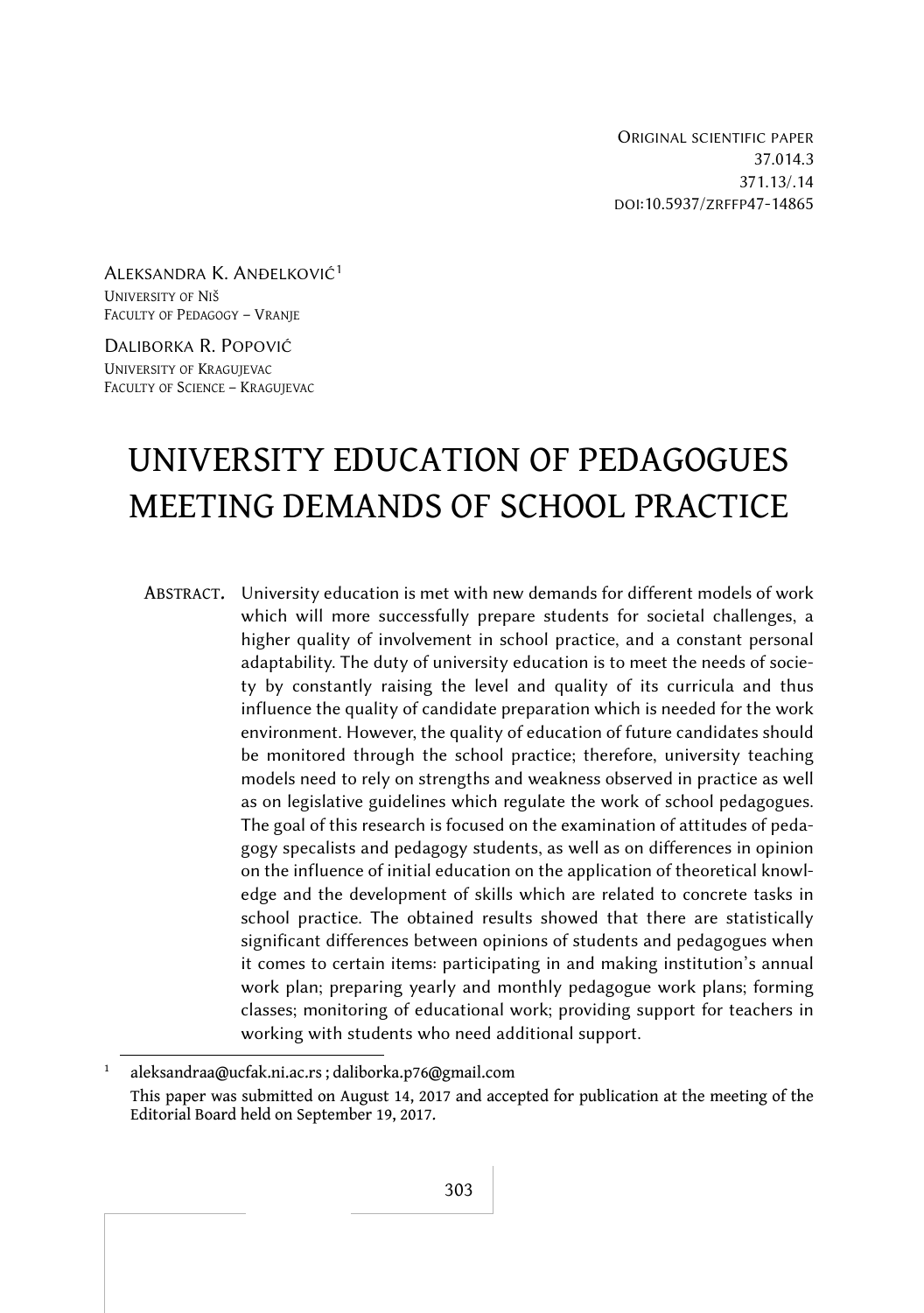**KEYWORDS:** university education, school, pedagogy students, school pedagogues, regulation book on the work program for learning specialists – pedagogues.

## INTRODUCTION

Tertiary education curricula, meant for students who will work in schools, have a slower rhythm compared to the intensity of the change in demands of school reality; in addition, outcomes and competencies of graduates do not produce narrowly profiled experts who are ready for professional demands. Makulova, A. & al. (2015, p. 183) state that

"Qualitatively new mission, the objectives and content of modern education in the new conditions is intended to be focused not just on the fundamental knowledge, but on the labor market, and on the formation of a practically oriented skills and competencies".

Multiple findings from different countries, point to a dissatisfaction with the traditional approaches in teacher education. Researchers also point to an incompatibility between students' knowledge and the competencies which are required for practical work in school. Apart from former theorists, like John Dewey (2001), who stressed action, the significance of experience, and practical work and practical experience as the source of knowledge, this idea has never stopped being the subject of many researchers in education. More than three decades ago (Lortie, 1975) pointed out that teachers learn best from experiences of teaching, introducing a term related to teacher education and work, "apprenticeships of observations". Modern authors Zeichner & Tabachnick (1981) showed that many notions and educational conceptions, developed during preservice teacher education, were "washed out" during field experiences, signifying the strong influence of practice on their experience.

Lee Shulman (1986, 1987) remained famous for the notion of PCK-pedagogical content knowledge, by which he confirms the essential idea of teaching, and that is the duty of the teacher to connect real life and practice…" teachers need to see how ideas connect across fields and to everyday life". Even now, Shulman knowledge set is being developed, by numerous theorists and researchers. According to Shulman, programs which educate future teachers are in great measure responsible for the formation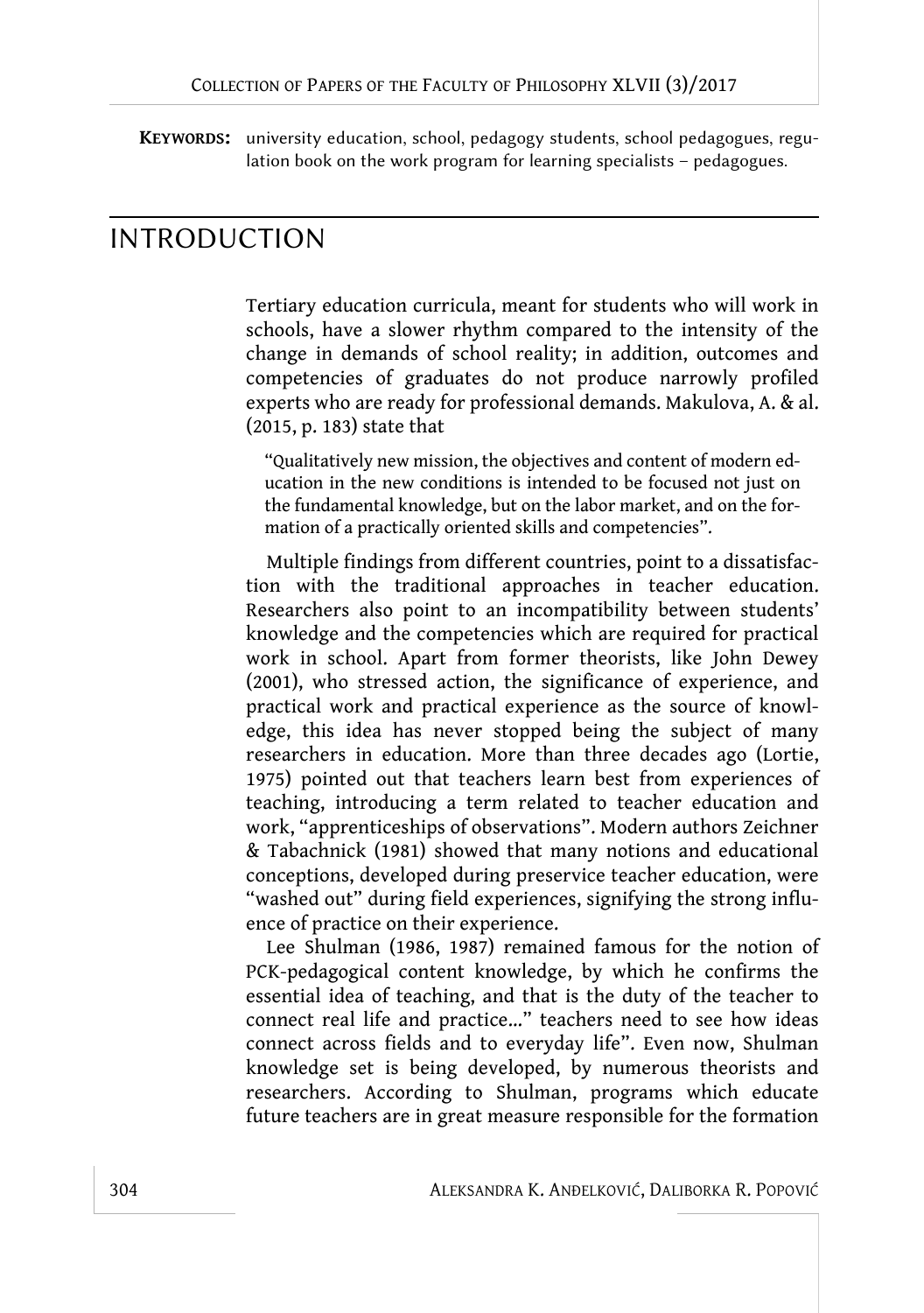of teacher's attitude to teaching. Dichotomy of knowledge of new workers with practical tasks in school practice is a problem indicated by researchers from different countries. Therefore, various research (Anđelković, 2017, Darling-Hammond 1998, 2006; Kennedy, 1999; Milutinović, 2009; Popović & Anđelković 2017; Vujisić-Živković 2007, Živković, 2012) confirms the lack of knowledge and practical skills which new teachers need to solve the existing school practice dilemmas. Živković (2012, 75), when discussing teachers' initial education, sets apart the existing researcher consensus that this kind of work preparation is not satisfactory, which is especially visible with secondary school teachers, so teachers, at least at the beginning of their careers, are forced to work intuitively, while Vujisić-Živković (2007, 245) notices

"that in the area of teachers' professional education, the tension between the role of researcher and practitioner has not disappeared, while pedagogues today, even more than before, have a developed awareness of the differences between these roles."

Korthagen (2001) suggested that teacher education should choose realistic approaches rather than traditional approaches and face the existing problems of changing teachers and education. For that reason, the end of the last century was marked by Competency Based Education (CBE) that implies teaching which is adaptive to the changing needs of all subjects in schools. Higher education has an obligation to care about competencies of its own students. Burke (2005), as a reason for the formation of competence based movement in education and training (CBET), singled out the idea of minimum competency for industrial/business world. It originated at the beginning of 20th Century, while around 1960, it was recognized in the field of education, especially in teacher education. These approaches are focused on learning outcomes and what the learners should learn to do.

This dichotomy has been noticed in teachers' professional education, (Anđelković, 2017), but it also exists in preparation of pedagogues for work in schools (Ledić & al., 2013; Nikšić, 2017, Popović & Anđelković, 2017, Staničić, 2003).

The question discussed in that paper is how much the initial education of pedagogues fulfils the postulates of school practice and prepares its candidates for the realization of practical tasks in school practice? Despite there being a half a century worth of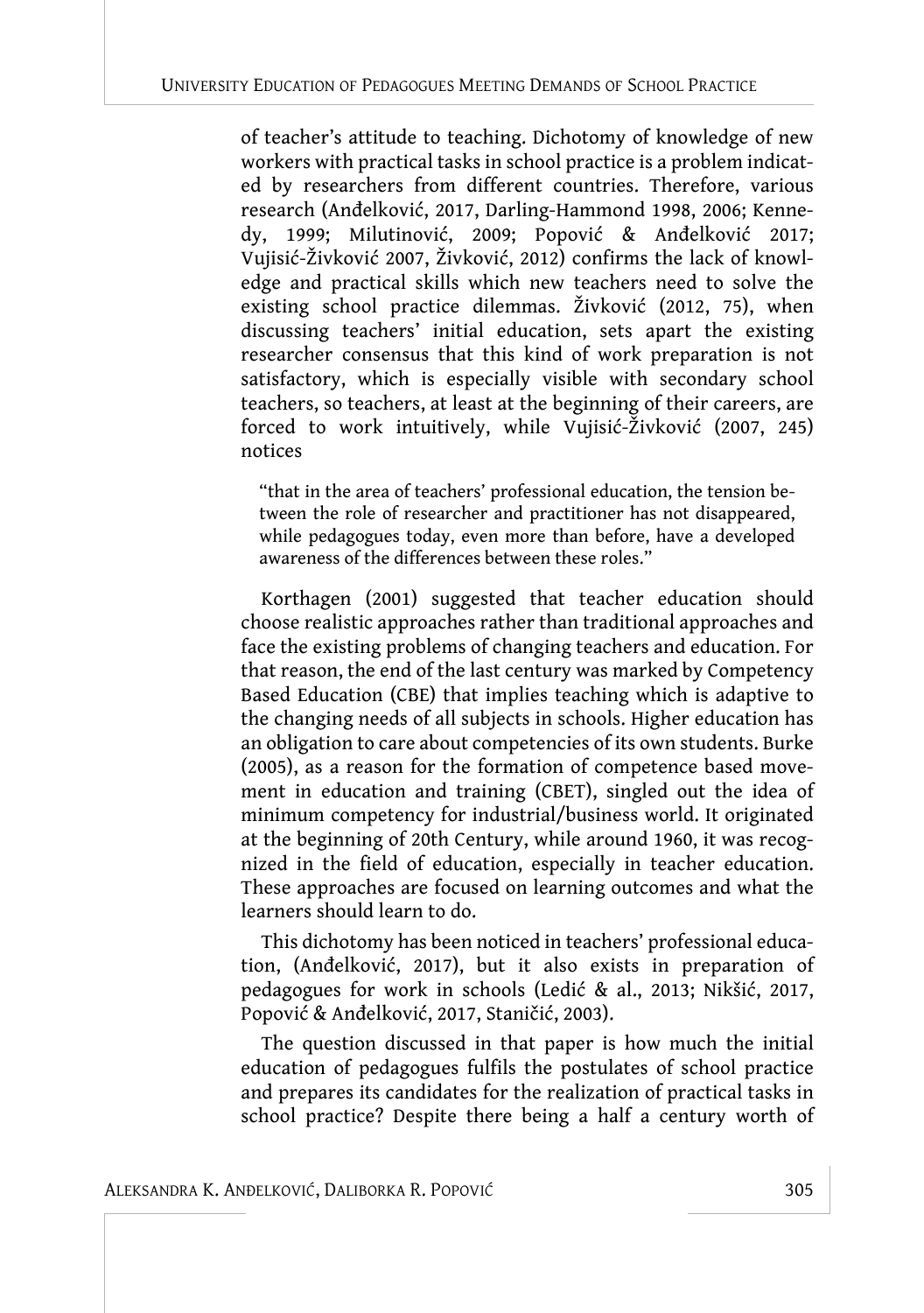research, pedagogues encounter numerous difficulties related to the specificity of this vocation. The results also point to weaknesses of professional education of pedagogues and to a lack of practical skills which should be attained during studies and through professional stimulations (Nikšić, 2017, 264). As the basis for the improvement of the quality of higher education, the four pillars of education of Delors (1996) can be taken into consideration: learning to know, learning to do, learning to live together, and learning to be, so as to develop students' competencies which help them develop more successfully but also contribute the institutions themselves. Basic education is only the beginning of development of pedagogues' competencies, it is a start of the long process of lifelong learning.

School pedagogues have been obligatory agents of change in the organization of school work from the very beginning of their engagement in schools – from the 1960s until now. Schools, as organizations whose work is based on the processes of learning and teaching, are intensively becoming different and are liable to changes …."changes in standards and assessment, school organization and decision making, and curriculum (Ball & Cohen, 1999, p.3). The actual changes are followed, realized, and evaluated by pedagogues, who are the bearers of many activities in schools, with the goal of further quality improvement. Authors from our area (Popović & Anđelković 2017, Vračar & Maksimović, 2017) note that there are no competency standards for the profession of pedagogues, although they are required. Standards are a mandatory component and a prerequisite for professional competency.

Education can never fully prepare students for the practice that awaits them (The Teaching profession in Europe: profile, trends and concerns, 2004), while rationale of authors (Zimnyaya, 2004) confirms that competences among other are the result of educational technologies, methods, organizational forms, learning environment, and as such are not constant and permanently fixed. School reality has defined different needs in relation to the required pedagogue profile. In our system of professional education, students are for the most part prepared through theoretical programs, while the crucial part is lacking, specific programs which would suggest a certain institutional affiliation during hiring. Also, there is a constant need to deliver university curricula mostly through experiential learning and involvement in practice during studies.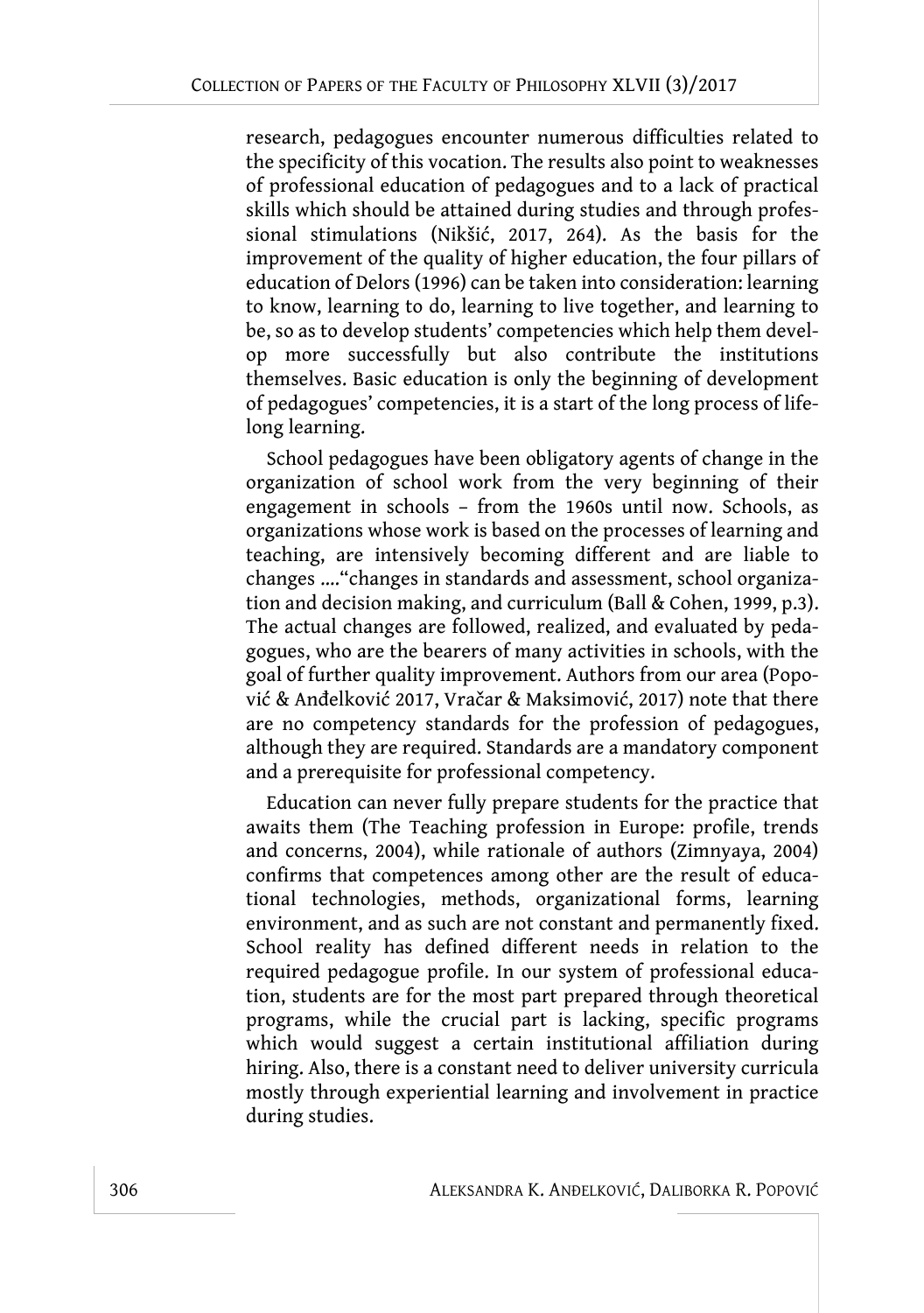It is becoming more and more apparent that school requires a practical pedagogue profile, a pedagogue who can start working right away, while professional education primarily produces a pedagogue prepared for theory. The time context changes the demands for the newly hired; to be a teacher or a pedagogue in school now is not the same as it was 10, 20 or more years ago. Educational programs are significantly inert and adjusted to the inner demands of the institutions from which they originate. Educational needs of many school subjects set new imperatives for school pedagogues whose outcomes they cannot achieve through application of theoretical knowledge, but only by developing the competencies which are required for practice. In literature (Snyder, E.P., et al. 2011, p. 71) it is noted that skills need to be developed in practice, e.g. skills for collaboration. These authors emphasize that school is a place where the lessons of human relationships are learned. Teachers, parents, and students present an unlimited variety of personalities, problems, and emotions (2011, p. 73).

These findings show that more practice should be introduced into the initial education, during which students would learn by monitoring and experiential learning while the development of their competencies would meet the set curriculum tasks. Students' and practicing pedagogues' perceptions of the influences of the acquired knowledge during studies on the concrete tasks in school are significant for the improvement of pedagogy education. The next part of the paper gives an overview of the school pedagogues' and pedagogy students' assessment of which concrete tasks set by the Regulation book on the work program for learning specialists – pedagogues (2012) are encompassed by the knowledge gained during initial education.

## METHODOLOGY OF RESEARCH

The goal of the research was to examine of pedagogy specialists' and students' attitudes as well as differences in opinion on the influence of initial education on the application of theoretical knowledge and development of skills for concrete tasks in school practice. The mentioned tasks are regulated by Regulation book on the work program for learning specialists – pedagogues (2012) in Serbia. The basic research question is: How much of students'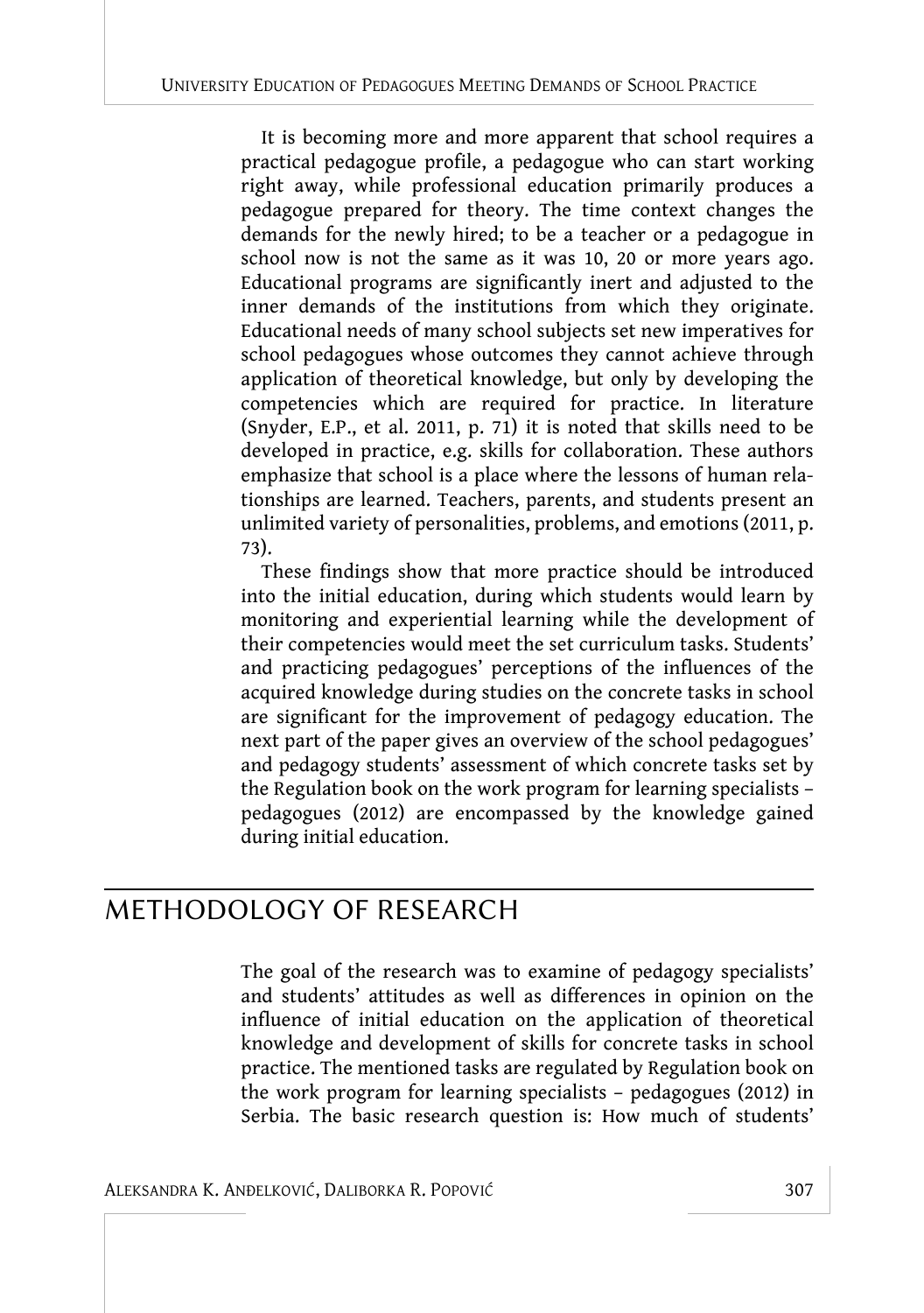knowledge gained through initial education is applicable to the concrete tasks in school practice, which are regulated by the law? The tasks extrapolated from the set goal are the following: 1. to determine the statistical significance of difference in opinions between school pedagogues and pedagogy students on the influence of their initial education on the development of knowledge and skills needed for completing concrete tasks in school practice; 2. to determine the statistical significance of the student subsample on the influence of their initial education on the development of knowledge and skills for completing concrete tasks in school practice, based on gender; 3. to determine the statistical significance in the subsample of school pedagogues on the influence of their initial education on the development of knowledge and skills for completing concrete tasks in school practice, based on gender.

SAMPLE Control variable in research was the gender of students and pedagogues. Dependent variable are attitudes of pedagogy students and school pedagogues on the readiness to do the tasks which are regulated by Regulation book on the work program for learning specialists – pedagogues (2012). The research was done in May, 2015, and the sample was appropriately formed. It encompassed 165 examinees, (77 senior students of Pedagogy at the Faculty of Philosophy in Novi Sad, Belgrade, Kosovska Mitrovica and 88 pedagogues from schools on the territory of Serbia. The structure of the examinees by gender is shown in Table 1.

|                             |       |       | <b>GENDER</b> |              |  |
|-----------------------------|-------|-------|---------------|--------------|--|
|                             |       | M     | F             | <b>TOTAL</b> |  |
| <b>STUDENTS OF PEDAGOGY</b> | Total | 4     | 73            | 77           |  |
|                             | %     | 5.2%  | 94.8%         | 100%         |  |
| PEDAGOGUES                  | Total | 11    | 77            | 88           |  |
|                             | %     | 12.5% | 87.5%         | 100%         |  |
| <b>TOTAL</b>                | Total | 15    | 150           | 165          |  |
|                             | %     | 9.1%  | 90.9%         | 100%         |  |

TABLE 1: THE STUDY SAMPLE BY GENDER

From the total number of senior students, who participated in the poll, 94.8% are females while 5.2% are males. In the sample of pedagogues, 87.5% are females, while 12.5% are males. These data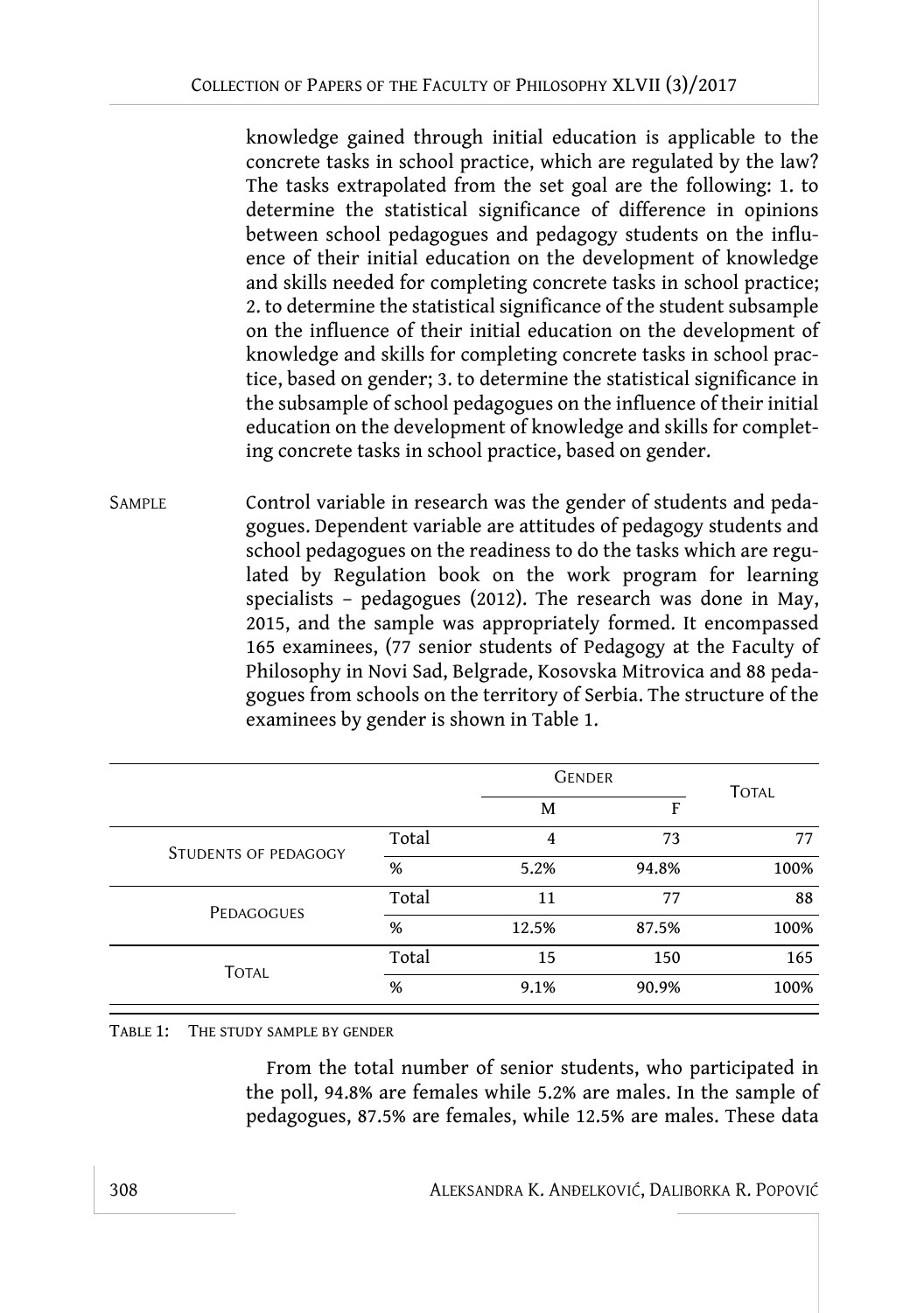indicate a strong feminization of the profession of pedagogue. According to the obtained values (?<sup>2</sup>=2.65, df=1, p=0.103), there is no statistically significant difference regarding the gender of the examinees.

INSTRUMENT AND **PROCEDURES** The applied instrument, designed for the requirements of this research, consists of an evaluation scale. The items are taken from pedagogue practice, defined by Regulation book on the work program for learning specialists – pedagogues (2012). Although the Regulation book has nine areas, for the purpose of this research, they are reduced to the following five: 1. Planning and programming of educational work (8 items); 2. Monitoring and evaluation of educational work (7 items); 3. Working with teachers (7 items); 4. Working with children – students (4 items); 5. Cooperation with parents, director, other institutions, and keeping record (4 items). The participants were offered a five-level scale (1 – Yes, I completely agree, 2 – I mostly agree, 3 – No stance, 4 – I mostly disagree, 5 – I disagree). The reliability of the questionnaire was checked by reliability of the internal consistency, when the value of Cronbach's alpha coefficient was calculated (Cronbach's alpha α). Since the values of Cronbach's Alpha coefficient for students is 0.94 and for pedagogues it is 0.95, a high reliability of the instrument is confirmed. Quantitative data analysis was done through SPSS 15.0., by using the following statistical procedures. In this paper, the presented answers of examinees are calculated by arithmetic mean (M) and standard deviation (SD). The degree of connection between variables was measured by t test (t) and level of significance (p) was obtained.

## RESULTS

The obtained results are divided into five areas of school pedagogue's work and are the analysis of the two subsamples: a) pedagogy students and b) school pedagogues. One of the research aspects were students' and pedagogues' competencies for certain concrete program assignments, which are defined by Regulation book on the work program for learning specialists – pedagogues. Their answers in the category Planning and programming of educational work are shown in Table 2.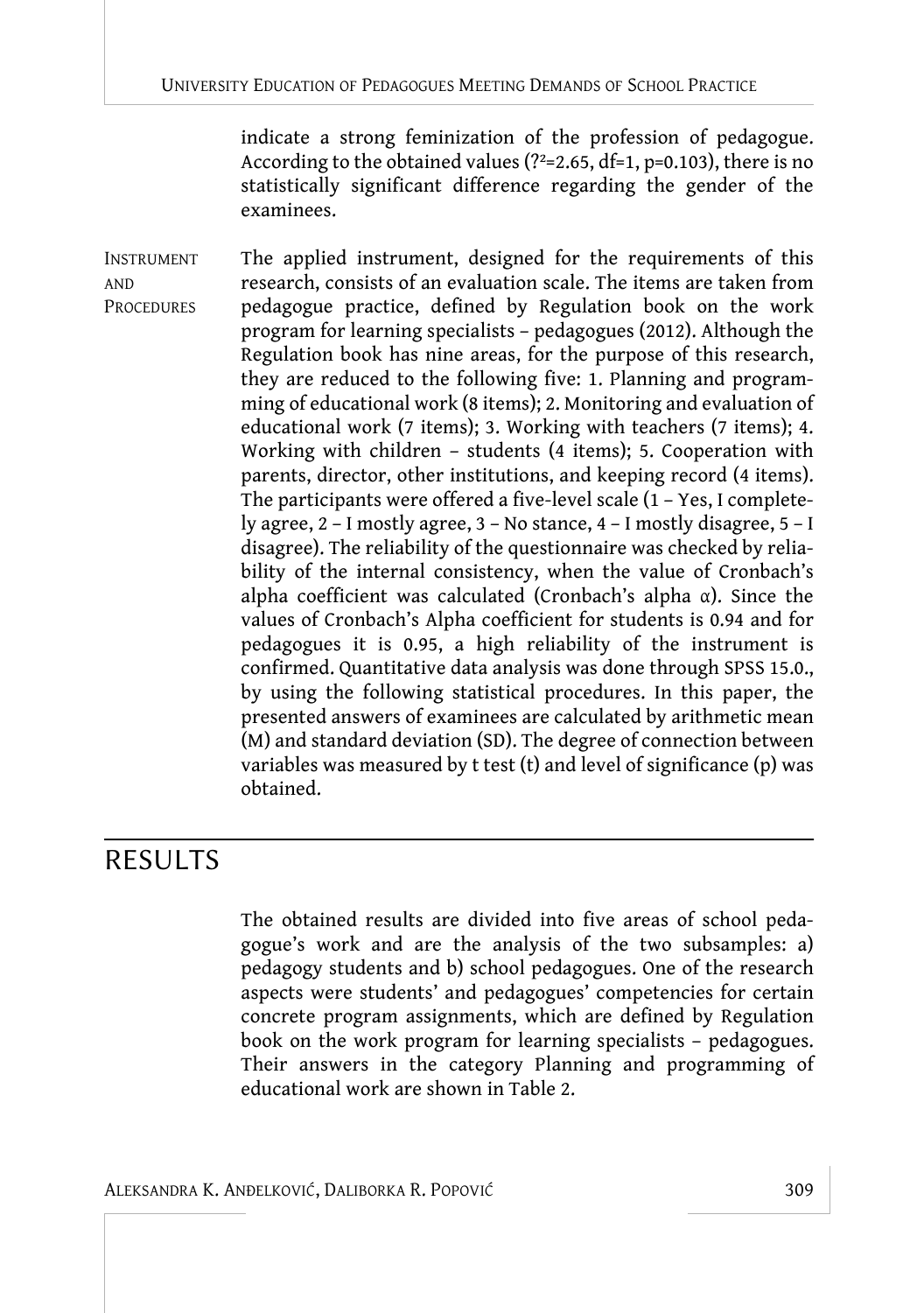| PLANNING AND PROGRAMMING OF<br><b>EDUCATIONAL WORK</b> | <b>GROUP</b> | N  | M    | <b>SD</b> | т       | P    |
|--------------------------------------------------------|--------------|----|------|-----------|---------|------|
| MAKING SCHOOL PROGRAM AND                              | Students     | 77 | 3.29 | 1.01      | $-1.63$ | 0.10 |
| INSTITUTIONAL DEVELOPMENT PLAN                         | Pedagogues   | 91 | 3.57 | 1.22      |         |      |
| PARTICIPATING AND MAKING INSTITUTION'S                 | Students     | 77 | 3.27 | 1.07      | $-0.20$ | 0.84 |
| <b>ANNUAL WORK PLAN</b>                                | Pedagogues   | 91 | 3.31 | 1.21      |         |      |
| PREPARING YEARLY AND MONTHLY                           | Students     | 77 | 3.23 | 1.18      | 2.33    | 0.02 |
| PEDAGOGUE WORK PLANS                                   | Pedagogues   | 91 | 2.80 | 1.21      |         |      |
| DOING AND ANALYZING RESEARCH IN                        | Students     | 77 | 2.51 | 1.20      | 0.62    | 0.54 |
| <b>SCHOOLS</b>                                         | Pedagogues   | 91 | 2.40 | 1.12      |         |      |
| PARTICIPATING IN THE PREPARATION OF                    | Students     | 77 | 3.44 | 1.18      | $-2.45$ | 0.02 |
| INDIVIDUAL EDUCATION PLAN (IEP)                        | Pedagogues   | 91 | 3.90 | 1.24      |         |      |
|                                                        | Students     | 77 | 2.55 | 1.16      | $-3.84$ | 0.00 |
| PARTICIPATING IN PROJECT WRITING                       | Pedagogues   | 91 | 3.27 | 1.27      |         |      |
| HELPING TEACHERS IN MAKING                             | Students     | 77 | 3.42 | 1.14      | 3.29    | 0.00 |
| COMPLEMENTARY, ADDITIONAL WORK,                        | Pedagogues   | 91 | 2.84 | 1.14      |         |      |
| PRACTICAL LESSONS, AMBIENT LEARNING                    |              |    |      |           |         |      |
| <b>FORMING CLASSES</b>                                 | Students     | 76 | 3.54 | 1.24      | 2.71    | 0.01 |
|                                                        | Pedagogues   | 91 | 3.02 | 1.22      |         |      |

TABLE 2: ASSESSMENTS OF THE STUDENTS' AND PEDAGOGUES' COMPETENCIES FOR INDIVIDUAL PROGRAM TASKS PRESCRIBED BY THE RULEBOOK DEVELOPMENT (PLANNING AND PROGRAMMING OF EDUCATIONAL WORK)

> In the area of Planning and programming of educational work there are statistically significant differences in the assessments by pedagogues and pedagogy students on several concrete tasks: Preparing yearly and monthly pedagogue work plans, participating in the preparation of Individual Education Plan (IEP); Participating in project writing, helping teachers in making complementary, additional work, practical lessons, ambient learning, and Forming classes. Based on the obtained values and significance levels pedagogy students feel more prepared for Participating in the preparation of Individual Education Plan – IEP (M=3.44,  $t = -2.45$ ,  $p =$ 0.02) than those who already work; Participating in project writing  $(M = 2.55, t = -3.48, p=0.00)$ , while in other three areas there was a statistical significance: Preparing yearly and monthly pedagogue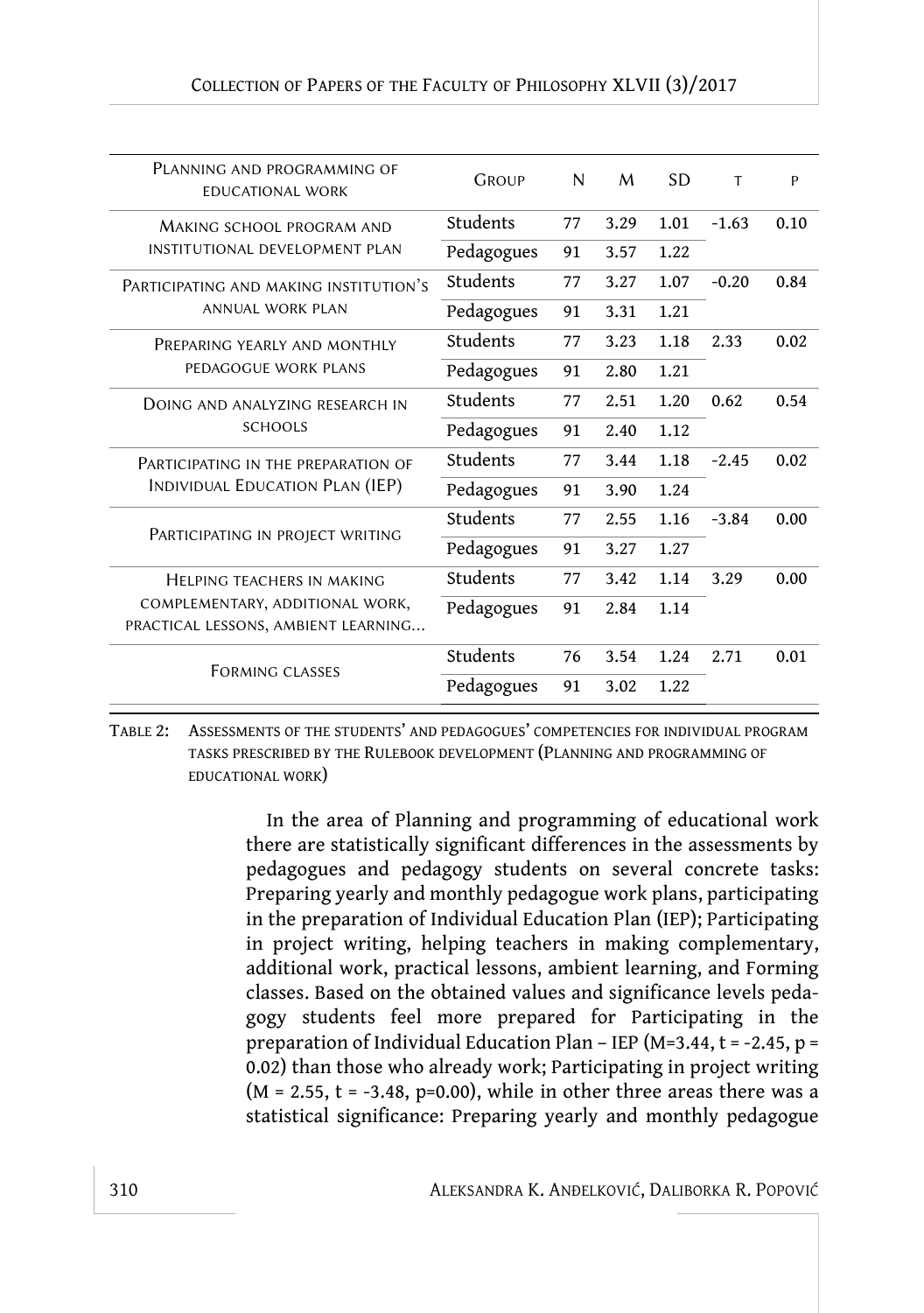work plans (M=2.80,  $t = 2.33$ , p=0.02); Helping teachers in making complementary, additional work, practical lessons, ambient learning (M=2.84, t =3.29, p=0.00); Forming classes (M=3.02, t test = -2.71 p=0.01) school pedagogues feel more prepared. Table 3 shows responses of the participants in the category Monitoring and evaluation of educational work.

| MONITORING AND EVALUATION OF<br><b>EDUCATIONAL WORK</b>                                              | <b>GROUP</b> | N  | M    | <b>SD</b> | T       | P    |
|------------------------------------------------------------------------------------------------------|--------------|----|------|-----------|---------|------|
| SYSTEMATIC MONITORING AND ASSESSING OF                                                               | Students     | 77 | 2.71 | 1.07      | 0.46    | 0.64 |
| EDUCATIONAL WORK, I.E. STUDENTS'<br><b>LEARNING PROCESS</b>                                          | Pedagogues   | 91 | 2.64 | 1.07      |         |      |
| <b>MONITORING OF EDUCATIONAL WORK</b>                                                                | Students     | 77 | 2.56 | 0.94      | $-0.22$ | 0.83 |
|                                                                                                      | Pedagogues   | 91 | 2.59 | 1.11      |         |      |
| MONITORING OF THE EFFECTS OF INNOVATIVE                                                              | Students     | 77 | 3.19 | 1.05      | 1.52    | 0.13 |
| ACTIVITIES AND PROJECTS AS WELL AS OF NEW<br>ORGANIZATIONAL FORMS OF WORK                            | Pedagogues   | 91 | 2.92 | 1.24      |         |      |
| WORKING ON THE DEVELOPMENT AND                                                                       | Students     | 76 | 3.08 | 1.07      | 0.46    | 0.65 |
| PREPARATION OF INSTRUMENTS FOR<br>ASSESSMENTS AND SELF-ASSESSMENTS OF<br><b>ACTIVITIES AND AREAS</b> | Pedagogues   | 91 | 3.00 | 1.15      |         |      |
| INITIALIZING AND PARTICIPATING IN                                                                    | Students     | 77 | 2.79 | 1.08      | 0.62    | 0.54 |
| RESEARCH OF EDUCATION PRACTICE                                                                       | Pedagogues   | 91 | 2.68 | 1.22      |         |      |
| PARTICIPATING IN MONITORING REALIZATION                                                              | Students     | 77 | 3.30 | 0.95      | $-1.81$ | 0.07 |
| OF THE GENERAL AND SPECIAL STANDARDS                                                                 | Pedagogues   | 91 | 3.60 | 1.20      |         |      |
| MONITORING OF STUDENT FAILURE AND                                                                    | Students     | 77 | 3.03 | 1.18      | 2.67    | 0.01 |
| SUGGESTING OF SOLUTIONS FOR THE<br><b>IMPROVEMENT OF SCHOOL SUCCESS</b>                              | Pedagogues   | 91 | 2.56 | 1.08      |         |      |

TABLE 3: ASSESSMENTS OF THE STUDENTS' AND PEDAGOGUES' COMPETENCIES FOR INDIVIDUAL PROGRAM TASKS PRESCRIBED BY THE RULEBOOK DEVELOPMENT (MONITORING AND EVALUATION OF EDUCATIONAL WORK)

> The only significant difference in the area of pedagogues' work and pedagogies is seen in the items: Monitoring of student failure and suggesting of solutions for the improvement of school success. Based on the obtained values (M (s) = 3.03, M (p) = 2.56, t = 2.67, p=0.01) it was confirmed that the students, when it comes to this task, think that the initial education has prepared them for work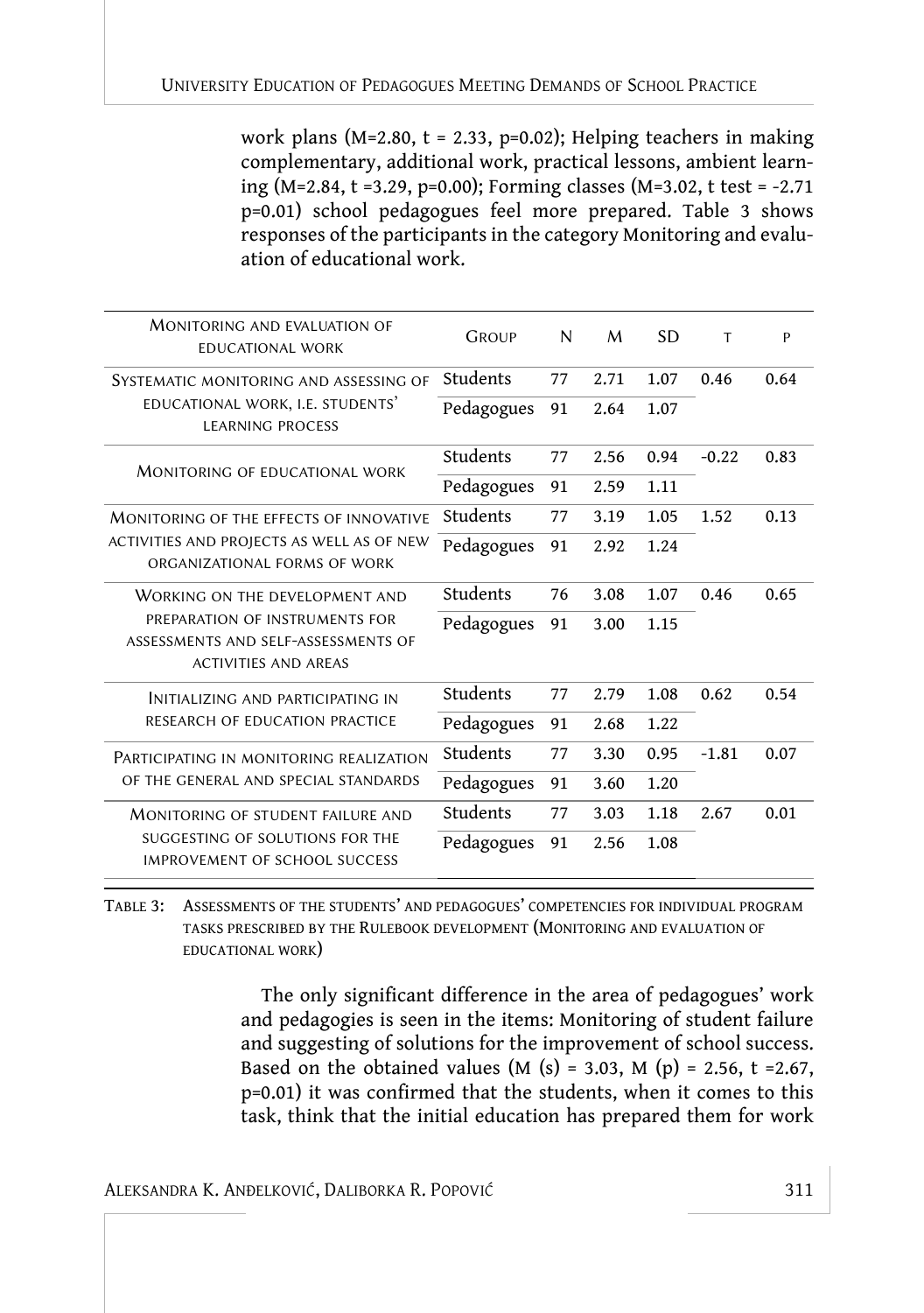more than practicing pedagogues. Table 4 shows the responses of students and pedagogues in the category Working with teachers.

| <b>WORKING WITH TEACHERS</b>                                              | GROUP      | N  | M    | <b>SD</b> | T       | P    |
|---------------------------------------------------------------------------|------------|----|------|-----------|---------|------|
| PROVIDING HELP TO TEACHERS IN SPECIFYING                                  | Students   | 77 | 3.21 | 1.15      | 4.27    | 0.00 |
| AND OPERATIONALIZING AIMS AND TASKS OF<br><b>EDUCATIONAL WORK</b>         | Pedagogues | 91 | 2.46 | 1.11      |         |      |
| PROVIDING HELP TO TEACHERS IN IMPROVING                                   | Students   | 77 | 2.88 | 1.14      | 2.01    | 0.05 |
| THE QUALITY OF EDUCATIONAL WORK,<br><b>TEACHING THROUGH INNOVATION</b>    | Pedagogues | 91 | 2.54 | 1.09      |         |      |
| <b>MOTIVATING TEACHERS FOR CONTINUOUS</b>                                 | Students   | 77 | 3.01 | 1.27      | $-0.51$ | 0.61 |
| PROFESSIONAL DEVELOPMENT AND FOR<br>MAKING PROFESSIONAL DEVELOPMENT PLANS | Pedagogues | 91 | 3.11 | 1.17      |         |      |
| PROVIDING EXPERT ASSISTANCE TO TEACHERS                                   | Students   | 77 | 2.78 | 1.10      | 1.27    | 0.21 |
| FOR USING VARIOUS METHODS, TECHNIQUES,<br>AND ASSESSMENT INSTRUMENTS      | Pedagogues | 91 | 2.56 | 1.13      |         |      |
| PROVIDING SUPPORT FOR TEACHERS IN                                         | Students   | 77 | 2.95 | 1.22      | $-0.83$ | 0.41 |
| WORKING WITH STUDENTS WHO NEED<br><b>ADDITIONAL SUPPORT</b>               | Pedagogues | 91 | 3.11 | 1.29      |         |      |
| PROVIDING HELP TO TEACHERS IN                                             | Students   | 77 | 3.43 | 1.30      | 0.70    | 0.48 |
| REALIZATION OF EXPERIMENTAL AND<br><b>DEMONSTRATIVE ACTIVITIES</b>        | Pedagogues | 91 | 3.29 | 1.32      |         |      |
| PROVIDING ASSISTANCE TO TEACHERS IN                                       | Students   | 76 | 3.86 | 1.13      | 2.59    | 0.01 |
| PREPARING TEACHING LICENSE EXAM                                           | Pedagogues | 91 | 3.34 | 1.39      |         |      |

TABLE 4: ASSESSMENTS OF THE STUDENTS' AND PEDAGOGUES' COMPETENCIES FOR INDIVIDUAL PROGRAM TASKS PRESCRIBED BY THE RULEBOOK DEVELOPMENT (WORKING WITH TEACHERS)

> There are statistically significant differences between the assessments of working pedagogues and pedagogy students in three items: Providing help to teachers in specifying and operationalizing aims and tasks of educational work ( $M=2.46$ ,  $t = 4.27$  p=0.00); Providing help to teachers in improving the quality of educational work, teaching through innovation (M=2.54,  $t = 2.01$  p=0.05); Providing assistance to teachers in preparing teaching license exam (M=3.02,  $t = 2.59$  p=0.01). School pedagogues, based on the values, think that the initial education has prepared them significantly more for work in these tasks. Table 5 shows assessments of the respondents in the category – Working with children – students.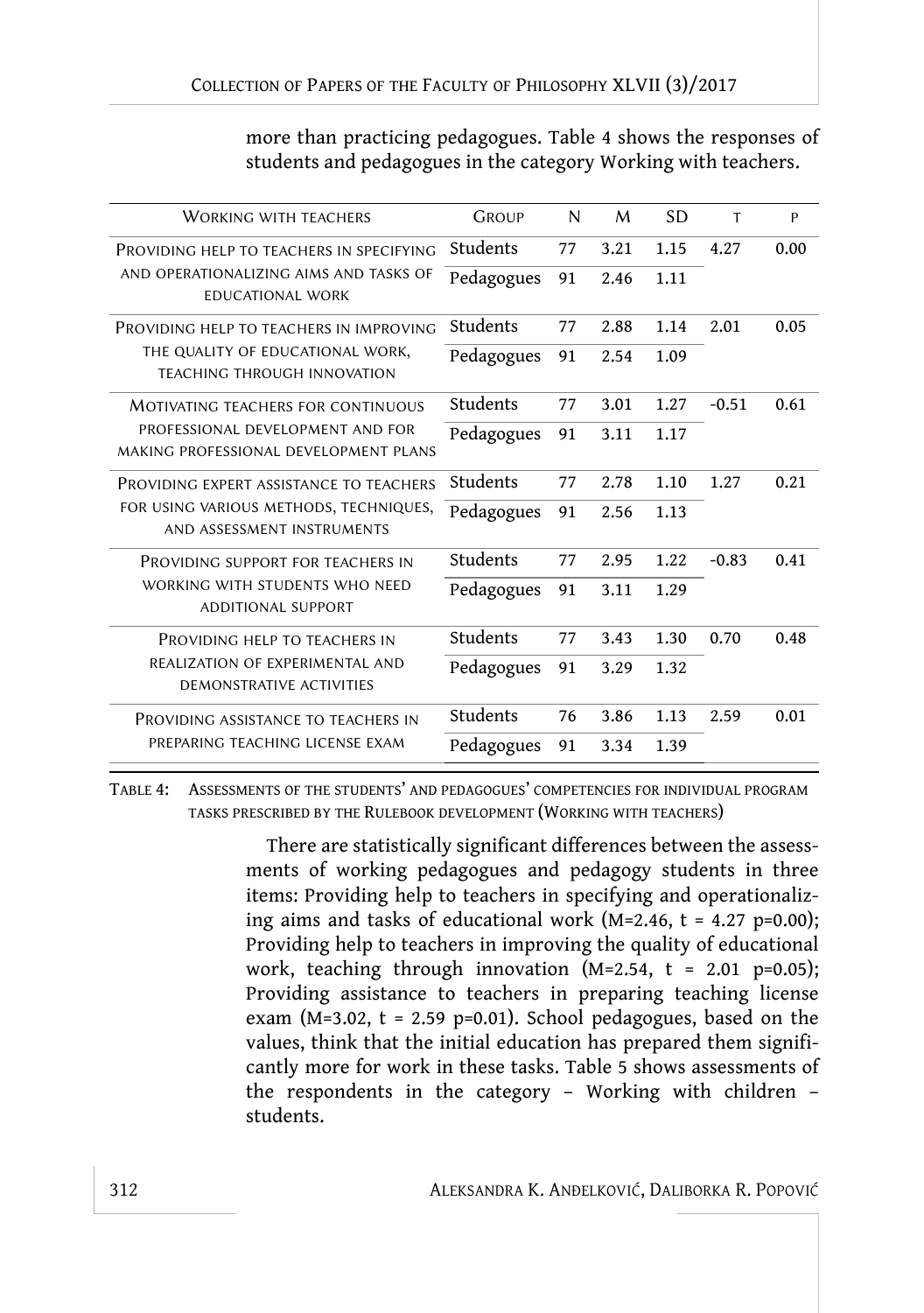| WORKING WITH CHILDREN - STUDENTS                                               | GROUP              | N  | M       | <b>SD</b> |         | P    |
|--------------------------------------------------------------------------------|--------------------|----|---------|-----------|---------|------|
| MONITORING CHILDREN'S DEVELOPMENT AND                                          | Students           |    | 76 2.75 | 1.21      | 2.16    | 0.03 |
| ADVANCEMENT                                                                    | Pedagogues         |    | 91 2.38 | 0.97      |         |      |
| ADVISORY WORK WITH NEW STUDENTS,                                               | Students           |    | 76 3.04 | 1.19      | 2.37    | 0.02 |
| STUDENTS WHO FAILED A CLASS OR CAME<br><b>FROM OTHER SCHOOLS</b>               | Pedagogues 91 2.62 |    |         | -1.11     |         |      |
| PROMOTING AND SUGGESTING MEASURES,                                             | Students           |    | 76 2.93 | 1.09      | $-1.33$ | 0.19 |
| PARTICIPATING IN ACTIVITIES SO AS TO REDUCE<br>VIOLENCE AND INCREASE TOLERANCE | Pedagogues 91 3.19 |    |         | 1.32      |         |      |
| PARTICIPATION IN MAKING PEDAGOGICAL                                            | Students           | 76 | 3.08    | 1.15      | $-2.27$ | 0.02 |
| STUDENTS' PROFILE FOR THOSE WHO NEED<br><b>ADDITIONAL SUPPORT</b>              | Pedagogues         |    | 91 3.51 | 1.25      |         |      |

TABLE 5: ASSESSMENTS OF THE STUDENTS' AND PEDAGOGUES' COMPETENCIES FOR INDIVIDUAL PROGRAM TASKS PRESCRIBED BY THE RULEBOOK DEVELOPMENT (WORKING WITH CHILDREN – STUDENTS)

> Statistically significant differences have been confirmed in the following three items: Monitoring children's development and advancement (M (s) = 2.75, M (p) = 2.38, t = 2.16, p= 0.03); Advisory work with new students or students who failed a class or came from other schools (M (s) = 3.04, M (p) = 2.62, t = 2.37, p=0.02); Participation in making pedagogical students' profile for those who need additional support (M (s) = 3.08, M (p) = 3.51, t = -2.27, p= 0.02). The obtained statistical values indicate that for the first two tasks pedagogues feel more prepared for work in school practice than students. For the third item with statistical significance students see themselves as more prepared. Table 6 shows the responses in several categories: Cooperation with parents, director, other institutions, and keeping record.

| COOPERATION WITH PARENTS, DIRECTOR,<br>OTHER INSTITUTIONS, AND KEEPING RECORD | <b>GROUP</b>    |    | N M SD            | T | P    |
|-------------------------------------------------------------------------------|-----------------|----|-------------------|---|------|
| PREPARING AND REALIZATION OF PARENT                                           | Students        |    | 77 3.17 1.28 0.58 |   | 0.56 |
| MEETINGS, FORUMS, WORKSHOPS WITH EXPERT<br><b>THEMATIC</b>                    | Peda-<br>gogues | 91 | 3.05 1.24         |   |      |

TABLE 6: ASSESSMENTS OF THE STUDENTS' AND PEDAGOGUES' COMPETENCIES FOR INDIVIDUAL PROGRAM TASKS PRESCRIBED BY THE RULEBOOK DEVELOPMENT (COOPERATION WITH PARENTS, DIRECTOR, OTHER INSTITUTIONS, AND KEEPING RECORD)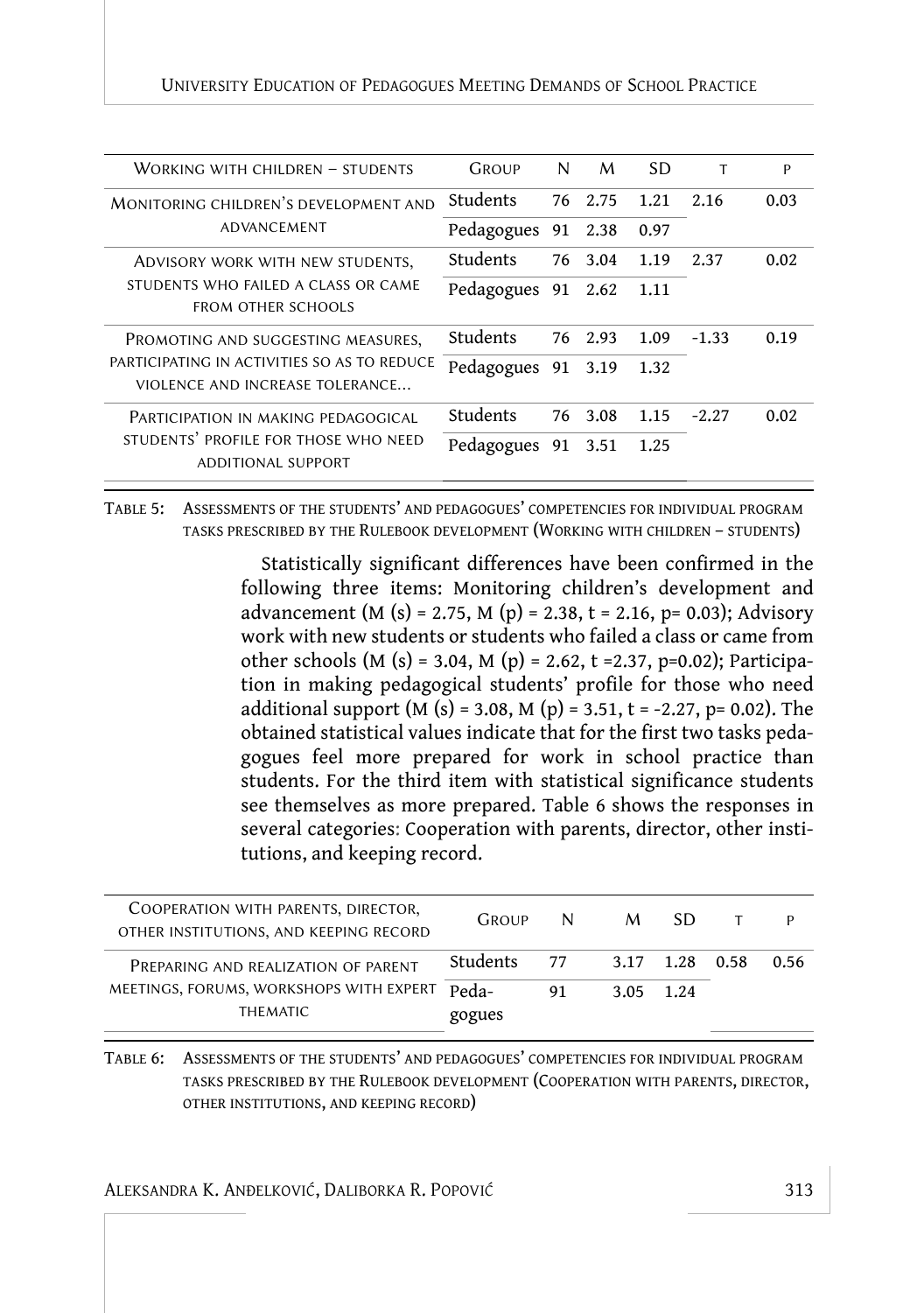| COLLECTION OF PAPERS OF THE FACULTY OF PHILOSOPHY XLVII (3)/2017 |  |  |
|------------------------------------------------------------------|--|--|
|------------------------------------------------------------------|--|--|

| COOPERATION WITH THE PRINCIPAL AND                                                                  | Students        | 77 | 3.17 | 1.21 | $-0.10$ | 0.92 |
|-----------------------------------------------------------------------------------------------------|-----------------|----|------|------|---------|------|
| EXPERT ASSOCIATES ON JOINT PLANNING OF<br>ACTIVITIES                                                | Peda-<br>gogues | 91 | 3.19 | 1.19 |         |      |
| SUGGESTING MEASURES FOR THE                                                                         | Students        | 76 | 3.41 | 1.12 | 1.78    | 0.08 |
| IMPROVEMENT OF EXPERT BODIES                                                                        | Peda-<br>gogues | 90 | 3.10 | 1.10 |         |      |
| DESIGNING OF PROGRAM ACTIVITIES FOR THE                                                             | Students        | 75 | 3.07 | 1.17 | 0.24    | 0.81 |
| IMPROVEMENT OF PARTNER RELATIONSHIPS<br>AMONG FAMILIES, INSTITUTION, AND LOCAL<br><b>GOVERNMENT</b> | Peda-<br>gogues | 88 | 3.02 | 1.20 |         |      |
|                                                                                                     |                 |    |      |      |         |      |

TABLE 6: ASSESSMENTS OF THE STUDENTS' AND PEDAGOGUES' COMPETENCIES FOR INDIVIDUAL PROGRAM TASKS PRESCRIBED BY THE RULEBOOK DEVELOPMENT (COOPERATION WITH PARENTS, DIRECTOR, OTHER INSTITUTIONS, AND KEEPING RECORD)

> In the category Cooperation with parents, director, other institutions, and keeping record, no statistically significant differences between school pedagogues and pedagogy students have been confirmed.

> Within the first research task, our intention was to determine whether there exists statistically relevant difference in students' opinions in relation to gender. When compared to previous table, we have separated items in which there was statistical significance. Results are shown in Table 7.

| SCHOOL PEDAGOGUE'S PROGRAM TASKS          | <b>GENDER</b> | N  | M                           | SD.      |                | P    |
|-------------------------------------------|---------------|----|-----------------------------|----------|----------------|------|
| PARTICIPATING AND MAKING INSTITUTION'S    | M             | 4  | $\mathfrak{D}$              | $\Omega$ | $-2.524$       | .014 |
| ANNUAL WORK PLAN                          | F             | 73 | 3.34                        | 1.06     |                |      |
| PREPARING YEARLY AND MONTHLY PEDAGOGUE    | M             | 4  | $\mathcal{D}_{\mathcal{L}}$ | $\Omega$ | $-2.202$       | .031 |
| WORK PLANS                                | F             | 73 | 3.3                         | 1.17     |                |      |
| <b>FORMING CLASSES</b>                    | M             | 4  | 1.5                         |          | $0.58 - 3.654$ | .000 |
|                                           | F             | 72 | 3.65                        | 1.16     |                |      |
| MONITORING OF EDUCATIONAL WORK            | M             | 4  | 1.5                         |          | $0.58 - 2.386$ | .020 |
|                                           | F             | 73 | 2.62                        | 0.92     |                |      |
| PROVIDING SUPPORT FOR TEACHERS IN WORKING | M             | 4  | 1.75                        | 0.5      | $-2.053$       | .044 |
| WITH STUDENTS WHO NEED ADDITIONAL SUPPORT | F             | 73 | 3.01                        | 1.22.    |                |      |

TABLE 7: THE ASSESSMENTS OF STUDENTS' COMPETENCE DEVELOPMENT FOR INDIVIDUAL PROGRAM TASKS DEFINED BY THE RULEBOOK (STATISTICALLY RELEVANT BY GENDER)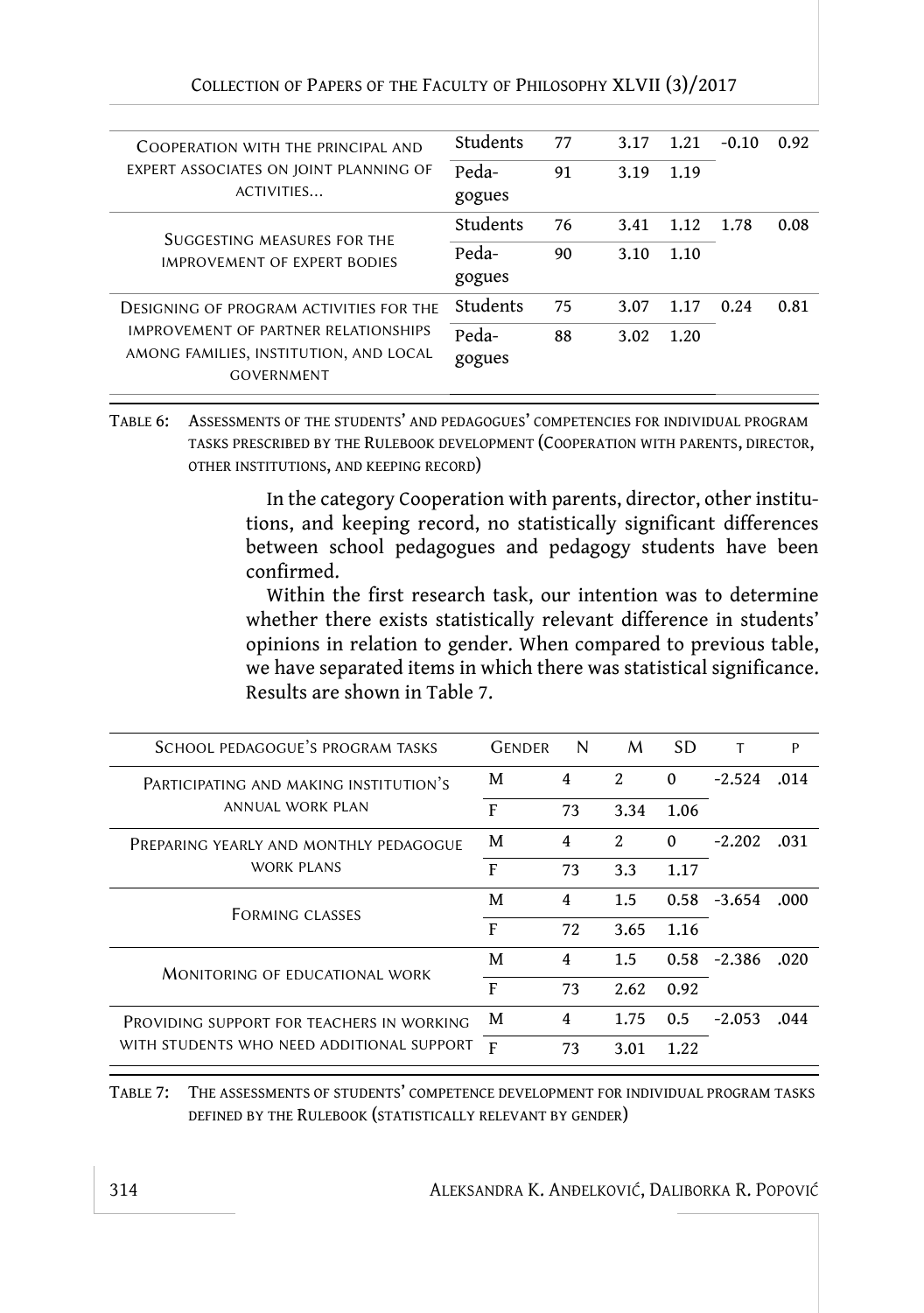It is interesting, that even though the sample encompassed a small percentage of males, in some items they see their readiness for school practice in a more positive way. Male students are mostly prepared for Participating and making institution's annual work plan (M=2) in relation to female students (M=3.34), as well as Preparing yearly and monthly pedagogue work plans (t=-2,202), Forming classes ( $t= -3.654$ ), Monitoring of educational work  $(t = -2.386)$ , as well as Providing support for teachers in working with students who need additional support ( $t=$  -2.053). The stated examples point to rethinking of including peer education as a learning system during practice for certain courses, which would make male students an important resource for strengthening female student competencies. The given example can be applied to all situations in which a certain group of students stands out from the rest, and in that way it can contribute to realizing outcomes of certain courses.

In the subsample of school pedagogues, when it comes to gender, not one item shows statistical significance, which confirms that there are no differences in assessments between male and female pedagogues of the influence of their initial education on performing certain practical tasks in schools.

## DISCUSSION

The obtained research results show that there are statistically significant differences in assessments of preparation for professional practice between students. We can safely presume, based on the result, that school pedagogues have been positively influenced by the initial education, while pedagogy students diminish the influence of and contact with school practice. The mean values (M) with both subsamples may set apart tasks which have lowest assessments, those for which the practitioners and students deem themselves less fit.

In the subsample of pedagogues these are the following items: Making school program and institution's development plan (M=3.57); Participating in the preparation of Individual Education Plan (IEP) (M= 3.90); Participating in project writing (M= 3.27); Participating in monitoring and realization of the general and special standards (M= 3.60); Providing help to teachers in realization of experimental and demonstrative activities(M= 3.29);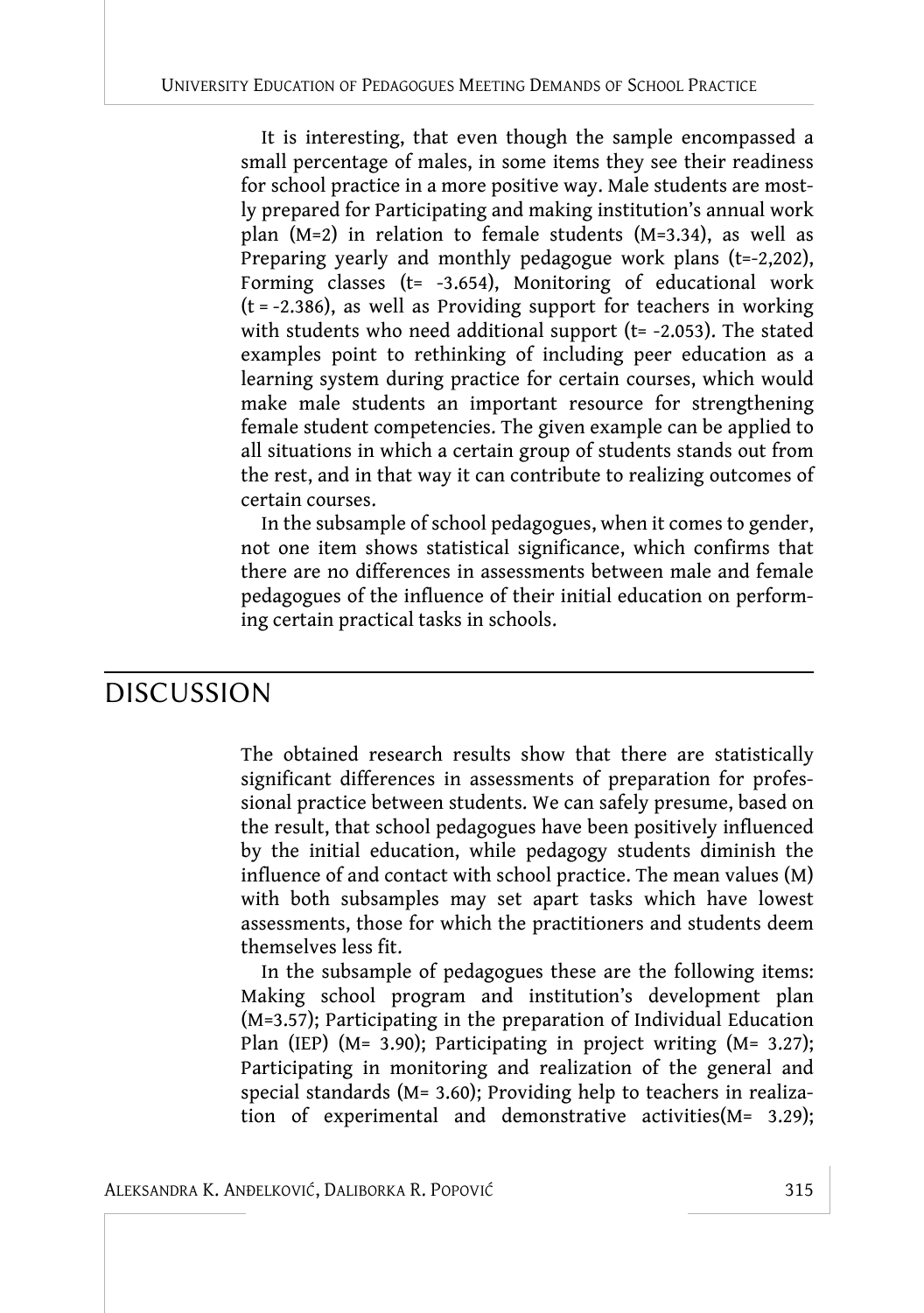Participation in making pedagogical students' profile for those who need additional support (M=3.51).

In the subsample of students these are the following items: Participating in the preparation of Individual Education Plan (IEP) (M= 3.44); Helping teachers in making complementary, additional work, practical lessons, ambient learning (M= 3.42); Forming classes (M=3.54); Providing help to teachers in realization of experimental and demonstrative activities (M= 3.43); Providing assistance to teachers in preparing teaching license exam (M= 3.86); Suggesting measures for the improvement of expert bodies  $(M=3.41)$ .

Also, the choice of program tasks within the categories in which they have been prepared for shows that students are more competent for research and perceiving real state, than for improving the quality of overall school work, and in that sense, of education itself. It is also important to stress the fact that the responses show lower preparation of students for tasks which are included in Regulation book on the work program for learning specialists – pedagogues in 2012., i.e., tasks which were not present in the study program at that time, and which refer to self-evaluation, school program, development planning, educational standards, individual education plan, and the like. The stated results point to a necessity for redefining study programs in Pedagogy, as well as increased involvement of pedagogical practice in school, so that students can learn through experience and can be adequately prepared for their professional practice. The attained results illustrate the influence of initial education on the development of concrete pedagogue competencies, needed in school practice, as well as possible ways to change the study programs.

CONCLUSION Based on the obtained answers from these two subsamples, we can conclude that the current education of pedagogues has been improved by more contemporary demands which are reflected in the need for writing and involvement in projects; therefore, students, in comparison to school pedagogues, feel more prepared for such tasks. They, in their assessment, based on statistical values, better assess their preparedness to work with teachers. The contribution of this paper is in the perception of the possibilities for betterment of school pedagogue practice and professional education, through analysis of the results obtained through deep reflection and the experience of the respondents. The limitations of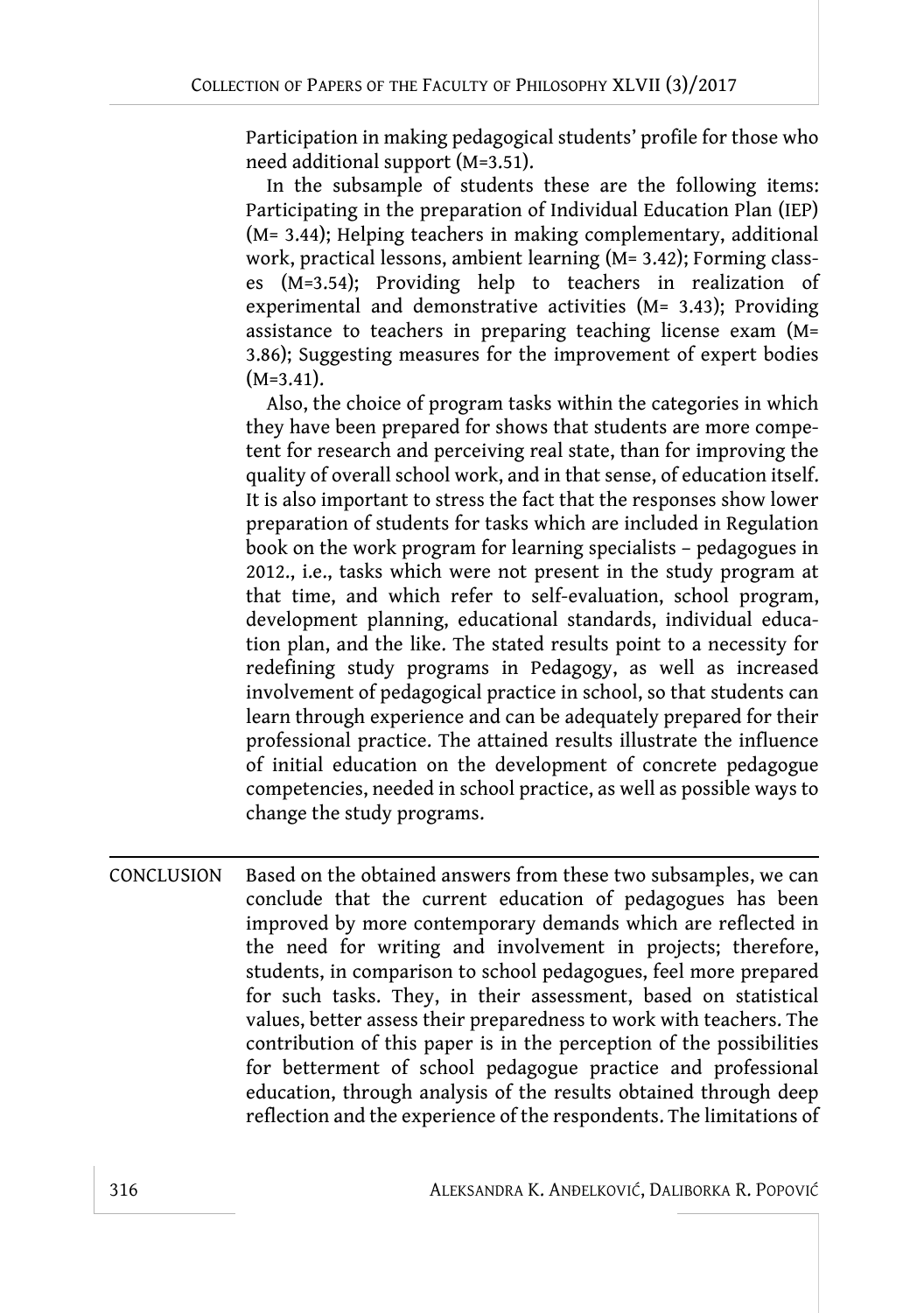the study are reflected in the fact that the students from all university centers in Serbia are not encompassed, while school pedagogues are widely dispersed, so it was difficult to include more participants. There are several ways to improve and enhance pedagogues' competencies for work in schools: 1. Curricula for pedagogue education need to be more focused on practice and to include practical tasks in schools; 2. Students need more time during which they would be involved in direct work, with all subjects, and be included in the reality of the school practice; 3. Develop the mentorship program in which pedagogues would "handle" induction of new pedagogues into the school system. 4. Develop systematic connections between faculties which educate pedagogues with the real-world practice.

Apart from changes in the initial education, the pedagogues have to independently meet the demands set by the society, active school context, colleagues, parents, and children. Finally, one might say that self-development and self-improvement have become a professional necessity, which paves the way for a reflective search in the areas of school practice. Although the list of pedagogue competencies, as afore mentioned, can never be completed, there still remains the possibility that there should exist standards for this profession so as to further the practice. Ultimately, even pedagogue education can use suggestions related to teacher education "solution must lie in large part with strong, universal teacher education" (Darling Hammond, 2006 5).

| REFERENCES | Анђелковић, А. (2017). Професионални развој у образовању-ӣедаı̄ошки кон- |
|------------|--------------------------------------------------------------------------|
|            | цейш насшавника и изазови школске йраксе. Врање: Педагошки факултет у    |
|            | Врању.                                                                   |

Вујисић-Живковић, Н. (2007). Педагошка истраживања и образовање наставника. Зборник Инс*йийуйа за йеда* јошка ис ираживања. 39(2), 243–258.

Живковић, П. (2012). *Професионални иден*шишеш насшавника и самойроцена квалишеша рада. Јагодина. Филозофски факултет, Косовска Митровица: Каирос.

Burke, J. (2005). Competency based education and training: Background and Origins In: J. Burke (Ed.), *Competency Based Education and Training*. London, New York and Philadelphia: The Flamer Press.

Darling-Hammond, L. (1998). Teacher Learning That Supports Student Learning. *Educational Leadership,* 55, 5, 6–11.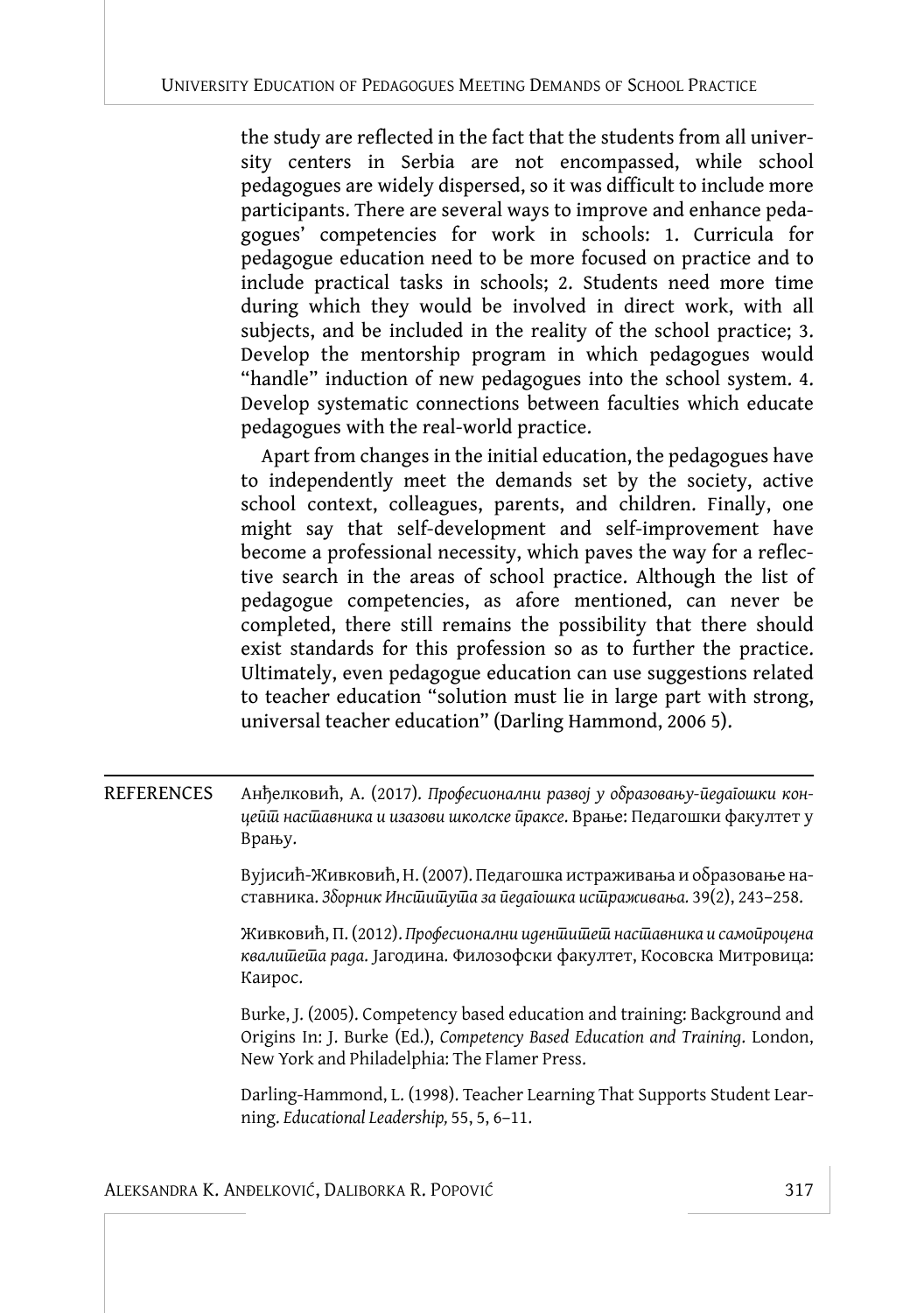Darling-Hammond, L. (2006). *Powerful teacher education: lessons from exemplary programs.* San Francisco: Jossey-Bass.

Delors, J. & al. (1996). *Learning: The treasure within.* Paris: UNESCO.

Department of Education (2015). *Competency framework for school psychologists.* Western Australia.

Dewey, J. (2001). *Democracy and Education*. The Pennsylvania State University. Retrieved from: http://library.um.ac.id/images/stories/ebooks/Juni10/democracy%20and%20education%20-%20john%20dewey.pdf.

Kennedy, M. (1999). The Role of Preservice Teacher Education. In: L. Darling-Hammond & G. Sykes (Eds.), *Teaching as the Learning profession: handbook of policy and practice* (54–85). San-Francisco: Jossey-Bass.

Korthagen, F. (2001). *Linking practice and theory: the pedagogy of realistic teacher education*. Institute of Education Utrecht University The Netherlands. Paper presented at the Annual Meeting of the American Educational Research Association, Seattle, April 2001. Retrieved from: http://www.dl.icdst.org/pdfs/ files1/8def2fb45db95cab3719a793f85a605e.pdf.

Ledić, J., Stančić, S., & Turk, M. (2013). *Kompetencije školskih pedagoga.* Rijeka: Filozofski fakultet u Rijeci.

Lortie, S. (1975). *Schoolteacher: a sociological study*. Chicago: University of Chicago Press.

Makulova, A., Alimzhanova, G., Bekturganova, Z., Umirzakova, Z., Makulova, L., & Karymbayeva, K. (2015). Theory and practice of competency-based approach in education. *International Education Studies*, 8(8), 183–192. doi:10.5539/ies.v8n8p183.

Milutinović J. (2009). Teorija, obrazovna praksa i profesionalni razvoj nastavnika. *Zbornik radova Evropske dimenzije promena obrazovnog sistema u Srbiji,* 5, (37–53). Novi Sad: Filozofski fakultet u Novom Sadu.

Nikšić, E. (2017). Savjetodavni rad školskog pedagoga. U: M. Turk (Ur.), *Suvremeni izazovi u radu (školskog) pedagoga* (252–268). Rijeka: Filozofski fakultet u Rijeci Sveučilište u Rijeci.

Popović. D., Anđelković A. (2017). Školski pedagozi o područjima rada pedagoga – praksa, teorija i zakonska regulativa. U: M. Turk (Ur.), *Suvremeni izazovi u radu (školskog) pedagoga* (292–308). Rijeka: Filozofski fakultet u Rijeci Sveučilište u Rijeci.

Pravilnik o programu svih oblika rada stručnih saradnika (2012) Beograd: Službeni Glasnik RS, br 72/09 i 52/11).

Shulman, L. S. (1986). Those who understand: Knowledge growth in teaching. *Educational Researcher*, 15(2), 4–31.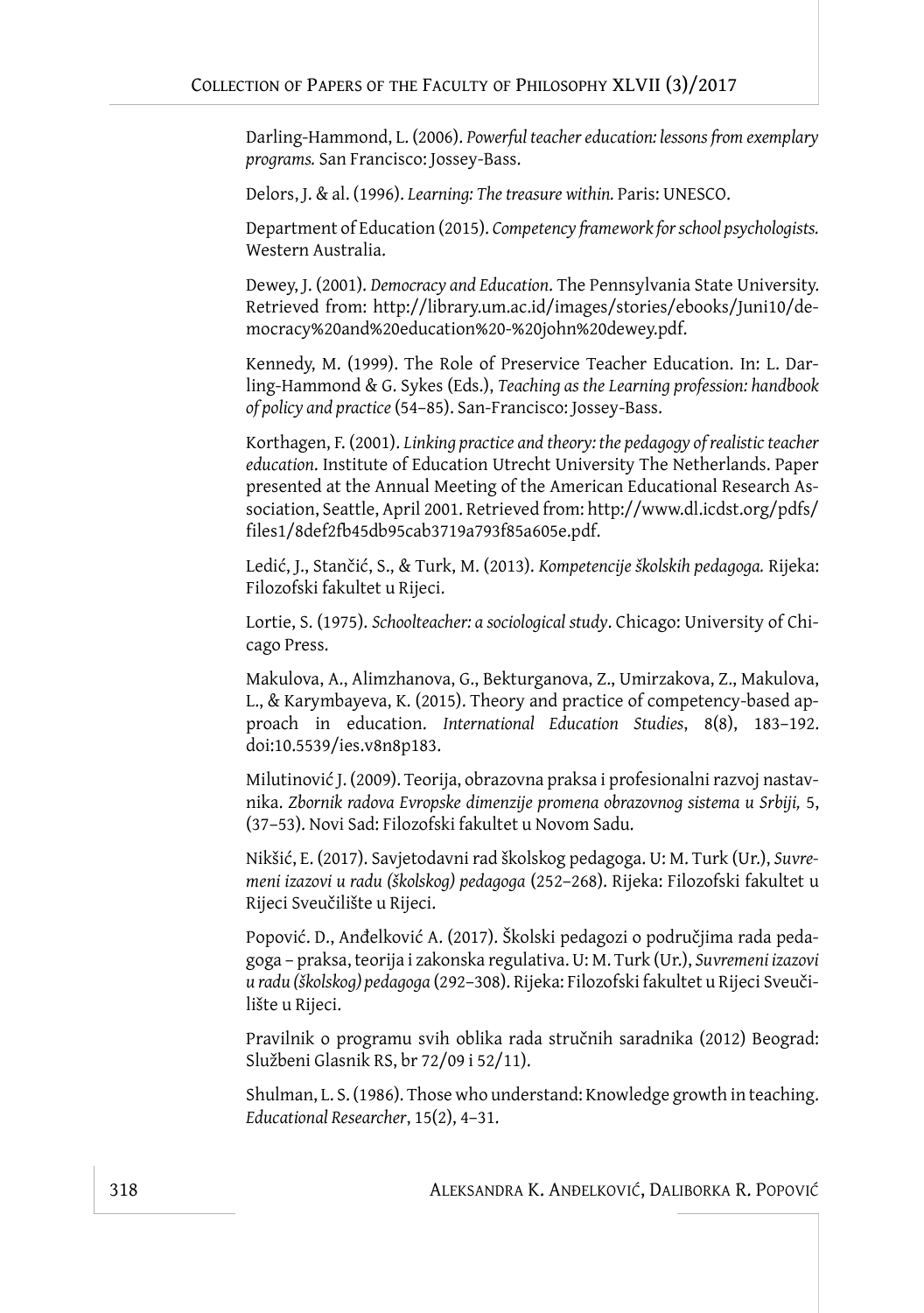Shulman, L. S. (1987). Knowledge and teaching: Foundations of the new reform. *Harvard Educational Review*, 57(1), 1–22.

Snyder, E.P., Quick, K. & DeMatteo, F. (2011). Consulting with families, schools, and communities. In: Lionetti, T. M., Snyder, E. P. & Christner, R. W. (Eds.), *A practical guide to building professional competencies in school psychology* (pp. 69–81)*.* New York, NY, Springer Science.

Staničić, S. (2003). Veza ravnatelja i pedagoga u radu i kompetencijama. *Školski priručnik* 2003./2004., 183–188.

Teaching Profession in Europe: Profile, Trends and Concerns: General Lower Secondary Education. Keeping teaching attractive for the 21st century. (2004) Eurydice, European Unit.

Vračar, M., Maksimović, A. (2017). Perspektiva pedagoga; kompetencije potrebne za uspješno profesionalno djelovanje. U: M. Turk (Ur.), *Suvremeni izazovi u radu (školskog) pedagoga* (214–235). Rijeka: Filozofski fakultet u Rijeci Sveučilište u Rijeci.

Zeichner, K., Tabachnik, B. R. (1981). Are the effects of university teacher education washed out by school experiences? *Journal of Teacher Education*, 32, 7–11.

Zimnyaya, I. A. (2004). *Key competencies as effectively-targeted base of competency-based approach in education.* Moscow: Research Center of the problems of the quality of specialist's training.

АЛЕКСАНДРА К. АНЂЕЛКОВИЋ УНИВЕРЗИТЕТ У НИШУ ПЕДАГОШКИ ФАКУЛТЕТ – ВРАЊЕ

ДАЛИБОРКА Р. ПОПОВИЋ УНИВЕРЗИТЕТ У КРАГУЈЕВЦУ ПРИРОДНО-МАТЕМАТИЧКИ ФАКУЛТЕТ – КРАГУЈЕВАЦ

РЕЗИМЕ УНИВЕРЗИТЕТСКО ОБРАЗОВАЊЕ ПЕДАГОГА У СУСРЕТ ЗАХТЕВИМА ШКОЛСКЕ ПРАКСЕ

> Пред универзитетско образовање постављају се нови захтеви за другачијим моделима рада који ће успешније припремити студенте за изазове друштва, квалитетнију укљученост у рад у школској пракси и константну персоналну адаптабилност. Квалитет оδразовања δудућих кандидата потреδно је пратити кроз образовне потребе школске праксе те универзитетски модели поучавања треба да се ослањају на снаге и слабости опажене у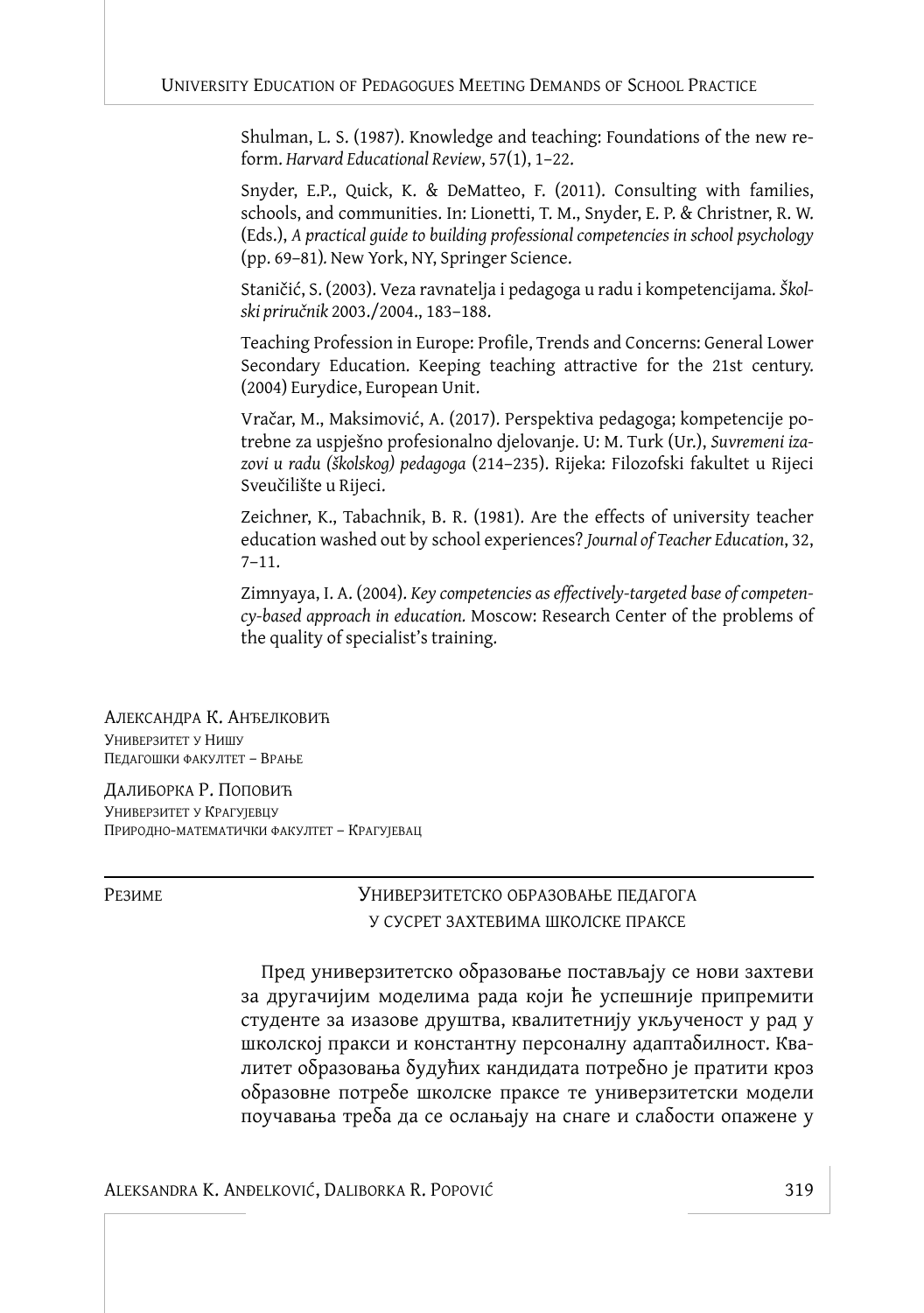пракси, као и на законске смернице које регулишу оквире деловања запослених педагога у школи.

Теоријско полазиште истраживања представљају радови и истраживачки резултати чији је фокус усмерен на припрему кандидата за рад у школама. Како је наставничко образовање старије од образовања педагога, дотакнута су искуства и налази из овог поља. Иначе, питање које прожима читав рад јесте: колико иницијално образовање педагога испуњава захтеве школске праксе у смислу припреме кандидата за реализацију прописаних задатака у школској пракси? Као основа за одговор на постављено истраживачко питање искоришћен је Правилник о програму свих облика рада стручних сарадника (2012), којим су дефинисани конкретни задаци школских педагога. Поменути задаци дефинисани су као истраживачки ајтеми, чије су процене о припремљености кроз универзитетско образовање дали студенти педагогије и школски педагози (N=165).

Школски педагози представљају неизоставне агенсе промена у организацији рада школе. Школе, као организације чији је рад заснован на процесима учења и поучавања, интензивно се мењају и подлежу променама. Иако образовање никада не може у потпуности припремити студенте за предстојећу праксу, обавеза педагога јесте да као носиоци бројних активности у школи прате, реализују и евалуирају целокупну васпитно-образовну делатност. Школска реалност издефинисала је нове потребе у односу на актуелан профил запослених педагога. У нашем систему професионалног образовања студенти се припремају највећим делом кроз теоријске програме, док значајно изостаје круцијални део, а то су специфични програми који би наговестили извесну институционалну припадност кандидата, приликом запослења.

Истраживачки резултати указују на постојеће разлике школских педагога и студената педагогије о припремљености за конкретне прописане задатке. Студенти педагогије себе виде као значајније припремљене за писање пројеката у односу на запослене педагоге. Добијени налаз може указати на то да је универзитетско образовање значајније испунило овај захтев него раније. У одговорима школских педагога наилази се на одговоре који представљају дубоке рефлексије, условљене праксом, што је чињеница која показује њен снажан утицај на педагоге. Налази показују да у иницијално образовање треба увести више праксе, у којој би студенти учили посматрањем и искуственим учењем,